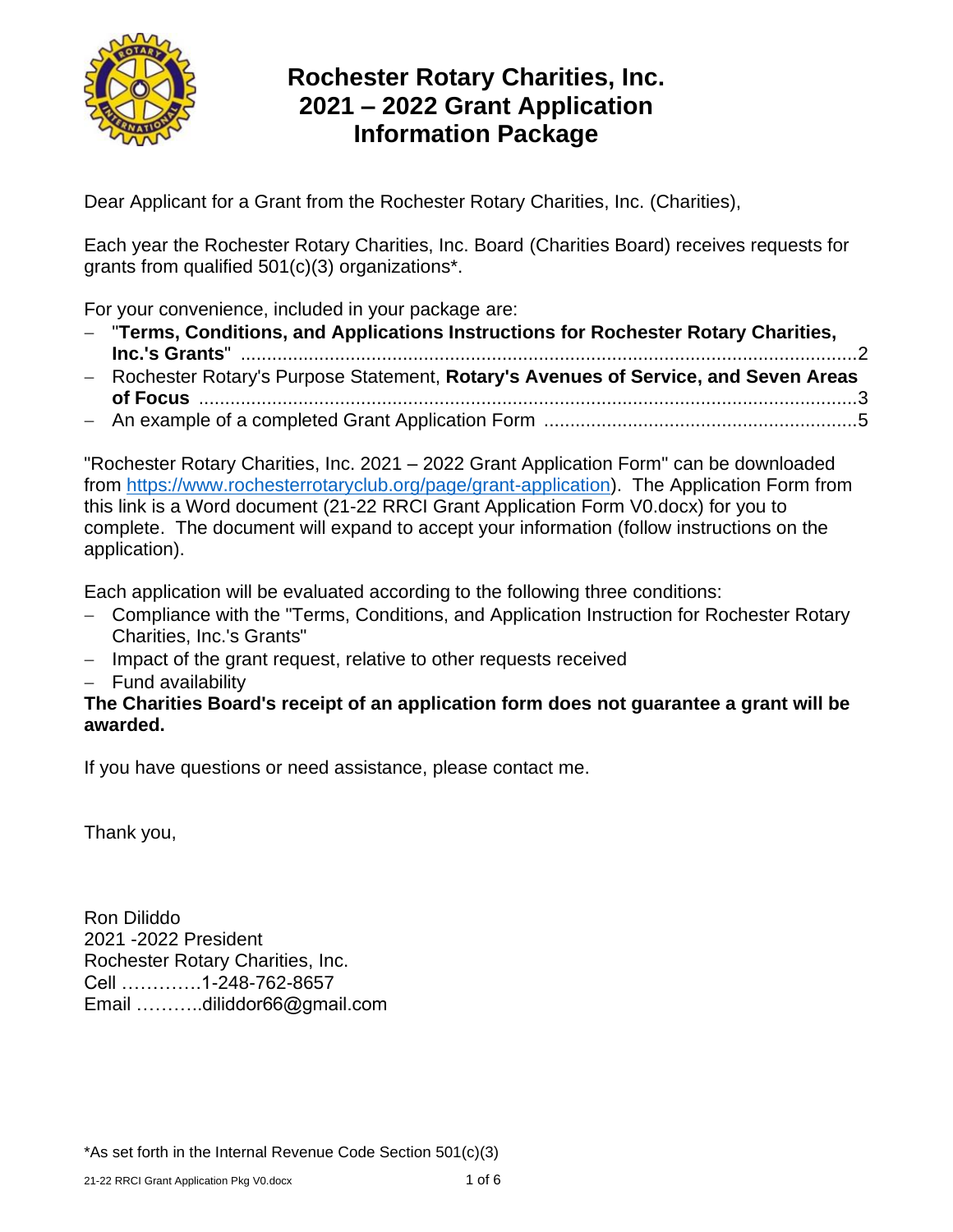

### **Terms, Conditions, and Application Instructions for Rochester Rotary Charities, Inc.'s Grants**

The Rochester Rotary Charities Inc.'s Board (Charities Board) may modify the terms and conditions of any/all grant monies at any time. The "Terms, Conditions, and Application Instructions" are stated below. Updates to this document can be found at [https://www.rochesterrotaryclub.org/page/grant-application.](https://www.rochesterrotaryclub.org/page/grant-application)

- 1. FUNDING REQUIREMENTS: The Rochester Rotary Charities Inc. (Charities) grants are encouraged to be
	- a) Alignment with the intent of the **Seven Areas of Focus** (see page 4 of this package)
	- b) Consistent with the IRS Exempt Purposes Internal Revenue Code Section 501 (c)(3)
	- c) Community-driven (local, regional, or global)
	- d) Demonstrate sensitivity to the area's tradition and culture
	- e) Measurable impact of the grant funds
	- f) Exclude any liability to the Rochester Rotary Charities, Inc. or Rochester Rotary Club beyond the funding amount of the grant(s).
- 2. RESTRICTIONS: Grants cannot be used to:
	- a) Unfairly discriminate against any group(s),
	- b) Promote a particular political or religious viewpoint,
	- c) Support purely religious functions,
	- d) Fund the purchase of:
		- 1) Firearms or ammunition,
		- 2) Land or buildings,
	- g) Financial fundraising activities (*funds are to be used in the direct support of serving your* clientele's needs as defined in your Grant Request, *not to conduct fundraising activities in support of your Grant Request or the organization's purpose*),
	- h) Any public relations initiatives, unless it's essential to start a project.
- 3. HOW TO APPLY: Download and complete the *Grant Application Form (21-22 RRCI Grant Application Form V0.docx) from* <https://www.rochesterrotaryclub.org/page/grant-application>*. The Grant Application Form from this link is a Word document for you to complete. The document will expand to accept your information. See an example on pages 5 and 6.* 
	- a) Signing of the application form indicates that you have read and will comply with the "Terms, Conditions, and Application Instructions" stated here.
	- b) Once the Charities Board has reviewed your request and determined the grant has merit, the Board will then determine if more documentation is needed from the applicant.
- 4. After your Grant Application has been received, reviewed, and evaluated, your organization will receive a follow-up call from a Charities Board member to discuss your application.
- 5. TO RECEIVE A GRANT, your organization is required to agree to do the following three items:
	- a) To make two 10-minute presentations at our weekly members' meetings on an agreeable date to both the recipient and Rochester Rotary. The two 10-minute presentations are as follows:
		- 1) Receiving your organization's grant Introduce your organization and how you intend to use our grant (5 minutes presentation & 5 minutes answering questions), and
		- 2) At an agreed-upon date, a follow-up presentation to share the actual impact of the application of our grant (5 minutes presentation & 5 minutes answering questions).
	- b) Identify how you will support Rochester Rotary's efforts through your constituency and network?
	- c) Include signage or recognition of Rochester Rotary's participation with your organization.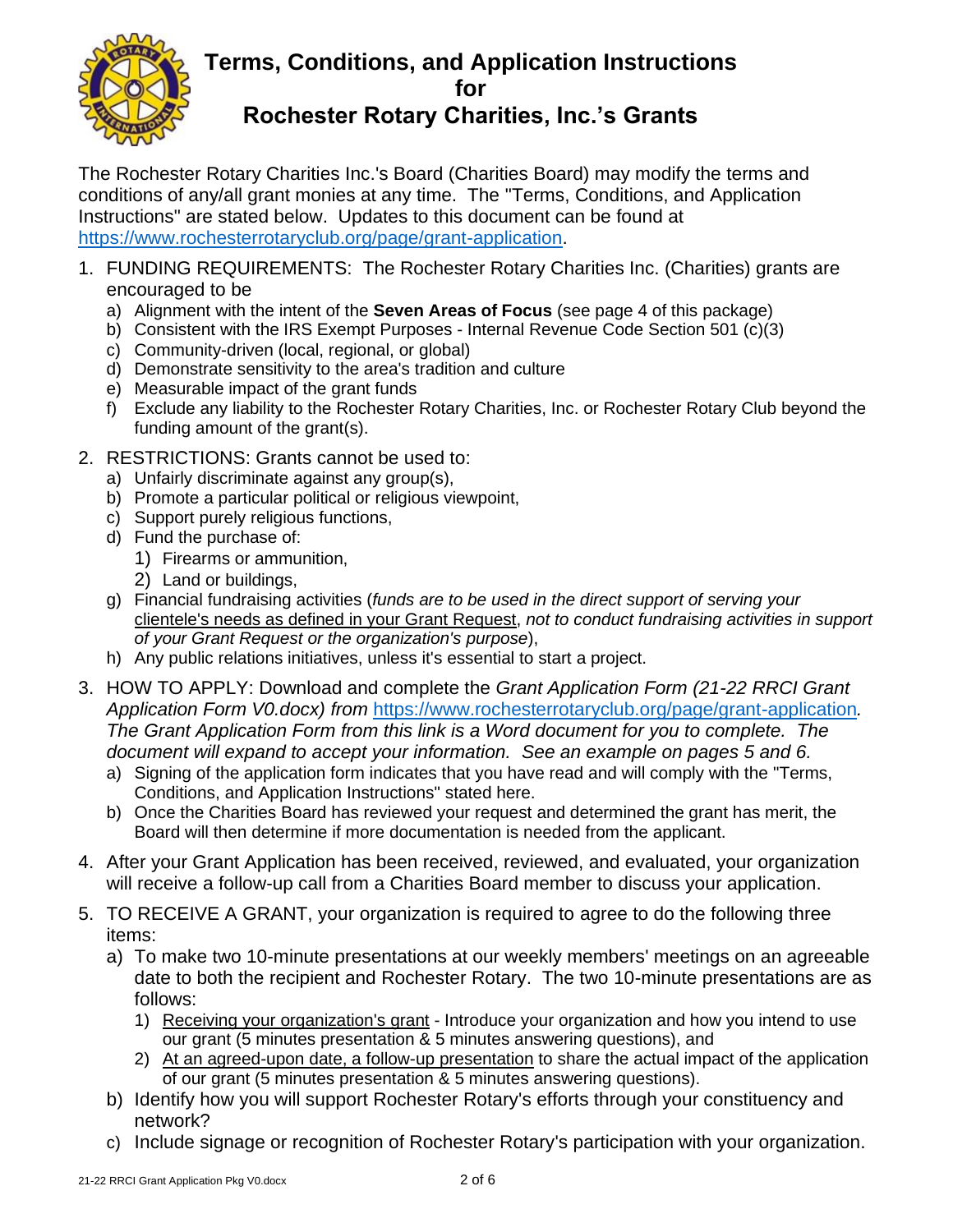# **Rochester Rotary Club and Rochester Rotary Charities, Inc.**

#### *Purpose Statement:*

Making a difference in the lives of people in our community, around the world, and in ourselves to impact the humanitarian needs of others to create empowering, self-sustaining, lasting change.

#### *Our motto:* Service Above Self

#### *How do we accomplish our Purpose?*

Rochester Rotary provides individuals with an organized way to give back. This is accomplished by our members working together (in **Rotary's Avenues of Service**, which are the foundation of our activities) with our Collaborating Partners through our Hands-On Services, Fundraising Events, Fundraising Activities, and Other Funding Sources. Our Rochester Rotary Charities, Inc. (a 501(c)(3) charity) distributes these funds to local, regional, and global charitable organizations\* whose services align with our **Six Areas of Focus**. Distributing funds through these charitable organizations enables us to leverage their capabilities and capacity to apply our resources more effectively and efficiently to impact the humanitarian needs of others than we could do ourselves.

## **Rotary's Avenues of Service**

We channel our commitment to service at home and abroad through five Avenues of Service, which are the foundation of Rochester Rotary's activity.

- **Club Service** focuses on making clubs strong. A thriving club is anchored by strong relationships, an active membership development plan, and ensuring the club's effective functioning.
- **Vocational Service** calls on every Rotarian to work with integrity and high ethical standards in contributing their vocational expertise to serve others on the problems and needs of society.
- **Community Service** encourages every Rotarian to find ways to improve the quality of life for people in their communities and to serve the public through the projects and activities the club undertakes to improve life in the community.
- **International Service** encompasses actions taken to expand Rotary's humanitarian reach around the globe and promote world understanding and peace. We support this avenue of service by sponsoring or volunteering on international projects, seeking partners abroad, and more.
- **Youth Service** recognizes the importance of empowering youth, young adults, and young professionals through leadership development programs such as Rotaract, Interact, Youth Leadership Awards (RYLA), and Rotary Youth Exchange.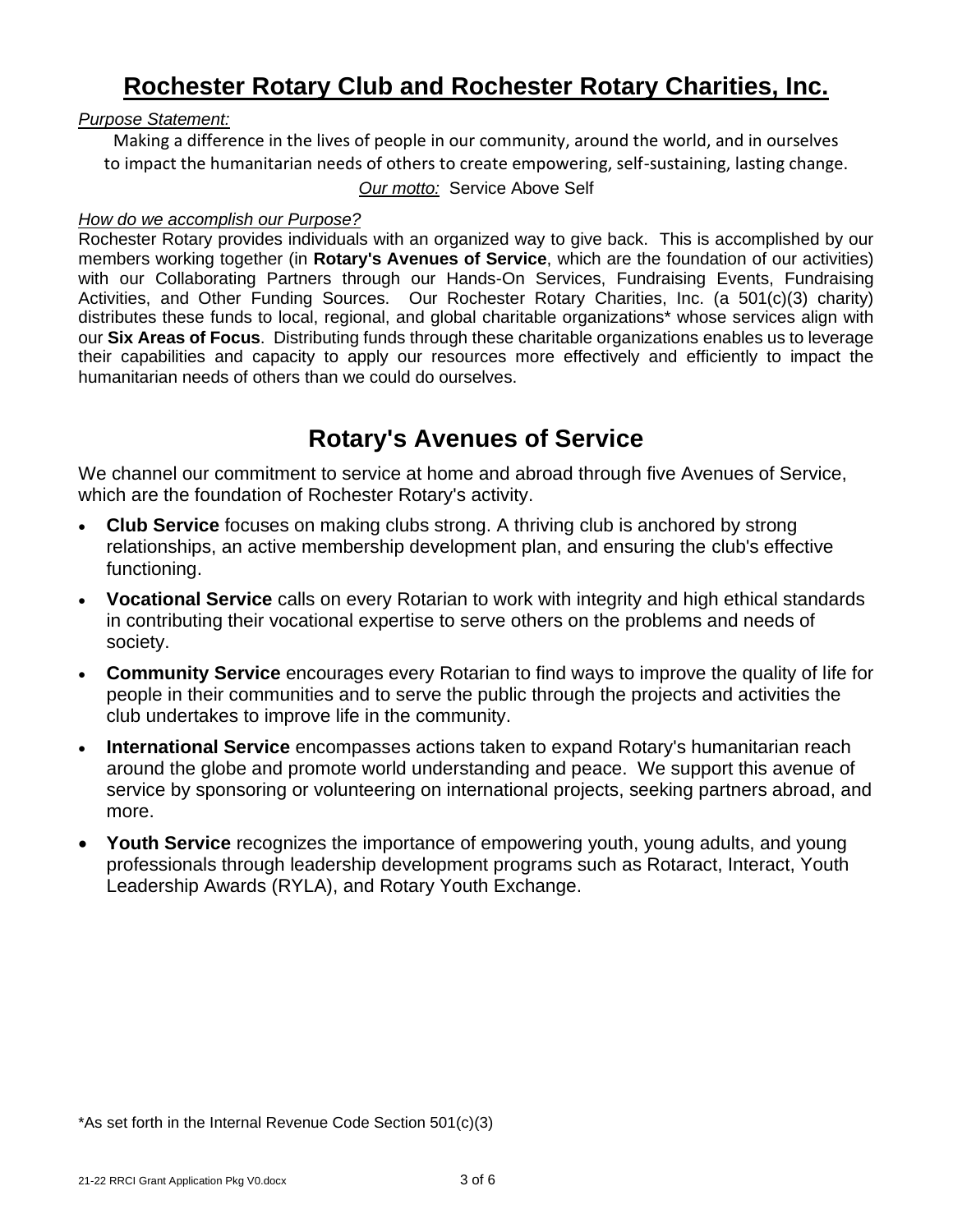## **Rotary International's Seven Specific Causes: Seven Areas of Focus**



It has often been asked why [Rotary International](http://www.rotary.org/) has identified the six specific causes that Rotary Clubs around the world have been asked to focus on. These **Seven Areas of Focus** were identified after assessing the most pressing humanitarian needs of communities, both locally and globally.

The scale of these pressing needs and their solutions are different in every community. Whether it's locally or internationally, Rochester Rotary's intent (the guidance, not limitation) is the same as Rotary International's. Below is Rotary International's rationale behind the choice of these **Seven Areas of Focus:** 

#### **1. WATER AND SANITATION**

More than 2.5 billion people worldwide lack access to adequate sanitation facilities. At least 3,000 children die each day from diarrheal diseases caused by drinking unsafe water. There is an urgent need to develop sustainable water and sanitation systems to alleviate the suffering of the many in underdeveloped countries.

#### **2. DISEASE PREVENTION AND TREATMENT**

More than 100 million people are pushed into poverty each year because of rising medical costs. There is little or no access to low-cost or free health care in underdeveloped countries. Millions suffer and die from HIV/AIDS, malaria, water borne diseases, mental health, and other diseases due to lack of resources as well as lack of trained human resources to combat the various diseases.

#### **3. MATERNAL AND CHILD HEALTH**

Nearly 6 million children under the age of five die each year because of malnutrition, poor health care, and inadequate sanitation.

#### **4. BASIC EDUCATION AND LITERACY**

67 million children worldwide have no access to education, and more than 775 million people over the age of 15 are illiterate. There is an urgent need to strengthen the capacity of communities to support basic education and literacy, reduce gender disparity in education, and increase adult literacy.

#### **5. ECONOMIC AND COMMUNITY DEVELOPMENT**

Nearly 1.4 billion employed people live on less than US\$1.25 per day. There is an immediate need for us to enhance economic and community development in order that opportunities for decent and productive work for young and old. There is a need to help strengthen local entrepreneurs and community leaders, particularly women, in impoverished communities.

#### **6. PEACE AND CONFLICT PREVENTION/ RESOLUTION**

Today, it has been estimated that there are roughly 42 million people displaced by armed conflicts, wars, and persecutions in many corners of the world. Strong and sustainable actions are required to bring relief to these unfortunate victims and support long-term peace building in areas affected by conflict.

#### **7. PROTECTING THE ENVIRONMENT**

We are committed to supporting activities that strengthen the conservation and protection of natural resources, advance ecological sustainability, and foster harmony between communities and the environment. We empower communities to access grants and other resources, embrace local solutions, and spur innovation in an effort to address the causes and reduce the effects of climate change and environmental degradation.

21-22 RRCI Grant Application Pkg V0.docx 4 of 6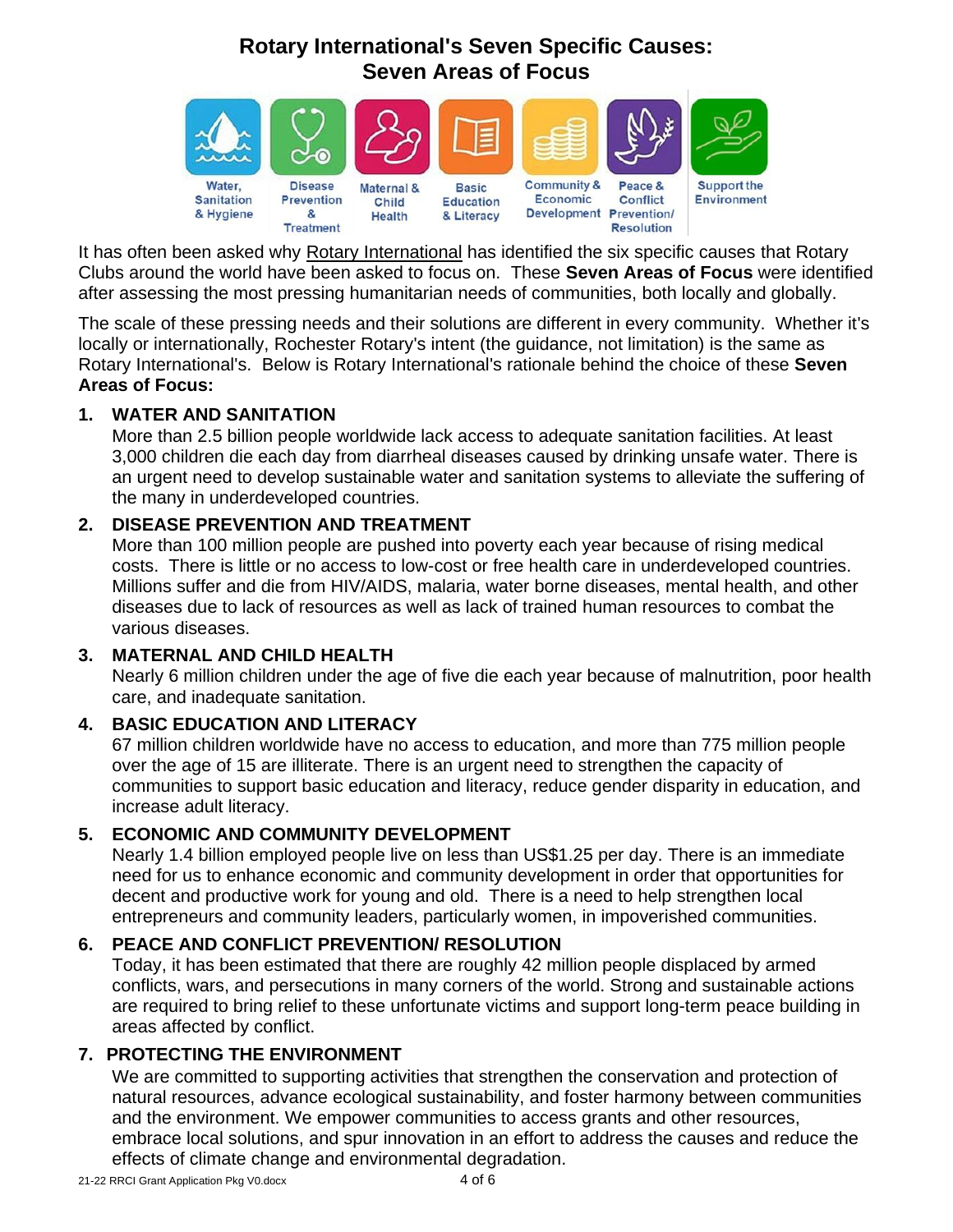

# **Rochester Rotary Charities, Inc. 2020 – 2021 Grant Application Form**

(this document can be downloaded from <https://www.rochesterrotaryclub.org/page/grant-application> )

Please direct this application to Ron Diliddo at *diliddor@gmail.com* 

*[Complete this application by placing your cursor in the middle of the underlined area and enter your information]*

# **EXAMPLE - ILLUSTRATIVE ONLY**

**Date of Request: 7/8/21** .

Name two Rotarians that are sponsoring this application: **Ray Rotary** and **Steve Charities** .

Organization Name: **We Care Family Skills** .

Organization Address: **123 Amazing Ave, Rochester Hills, Mi. 483XX** .

Organization Type: □ Public □ Private □ Community Service □ School ⊠ Nonprofit

Federal Tax Exempt? ☒ Yes ☐ No If yes, indicate Tax Exempt Number: **XX-XXXXXXX** .

Your project's name: **Family Budgeting for Everyone** .

Provide a brief explanation of the current situation (The need - Where, What situation(s) exist and to what degree, Who is impacted, etc.) **20% of the community we serve are identified as low-income families with limited knowledge of family budgeting.** .

Provide a brief explanation of the expected objective/result this financial support will create when this project is completed (What difference will this project make - quantify and qualify the differences as well as provide any other information you are excited about?) **Participants in our 7, 1-hour "Family Budgeting for Everyone" class will learn basic budgeting skills and tools to better manage their personal income and expenses and begin to prepare for their future needs. These sessions are private family sessions between a family and a volunteer CPA. These 7 private family sessions are also scheduled with 3 follow up sessions at 3 months, 6 months, and 12 months to continue to support our participants with their use of the skills and tools they will have learned.** .

If other collaborating organizations are associated with this specific project, please identify these organizations and include their letters of support. **None** .

What is the cost of this Project?  $$3,000$  Provide a concise, itemized budget for your project.

| $\bullet$ | <b>10 volunteer CPA Councilor</b>                                                  | \$0.00    |
|-----------|------------------------------------------------------------------------------------|-----------|
| $\bullet$ | <b>100 Family Budget Workbooks</b>                                                 | \$2,000   |
| $\bullet$ | 100 related materials for individual family sessions                               | \$1,000   |
| $\bullet$ | Total                                                                              | \$3,000   |
| $\bullet$ | Note, facilities cost at our building have been provided for 2020 by a major donor | No charge |

If there is a sub-project within this larger project that our grant would specifically be applied to, please describe this sub-project: **Not Applicable** .

What is the amount of the grant you are requesting? **\$3,000** .

When would these funds be required to support your proposed project or sub-project to be implemented? from **October 1, 2021** . to **December 17, 2021** .

How will Rotarians be involved? **They can volunteer to be runners for the CPA Councilors** .

Explain how this project or sub-project aligns with one or more of the "**Seven Areas of Focus**" *(Water and Sanitation, Disease Prevention and Treatment, Maternal and Child Health, Basic Education and Literacy, Economic and Community Development, Peace and Conflict Prevention/ Resolution, Protect The environment – see the previous document)* **Perhaps "Basic Education and Literacy" and/or "Economic and Community Development". Participants will gain enough financial knowledge and literacy to improve their capability to meet their current budgeting needs, given their income and expenses. They**